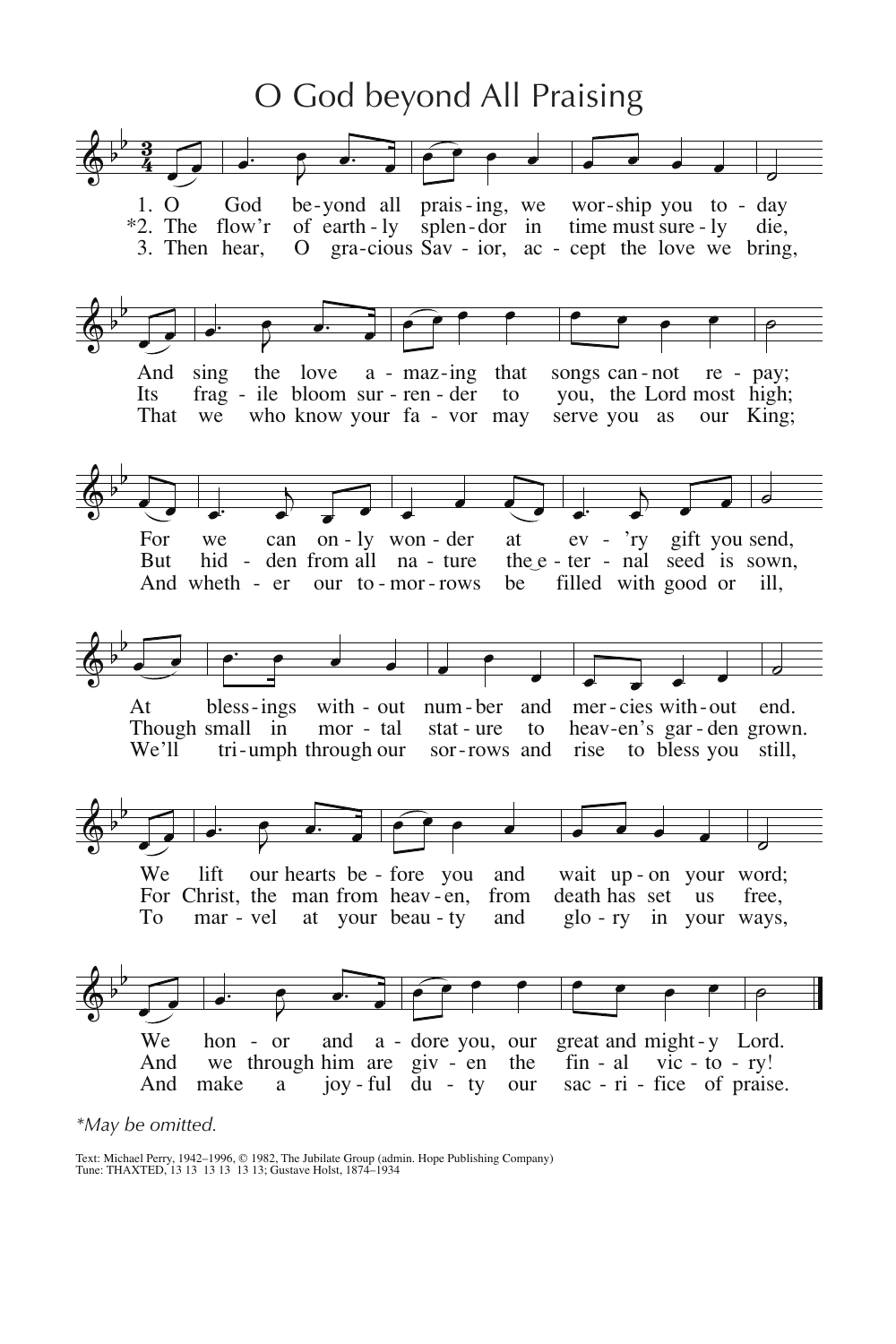

Text: 1 Corinthians 10:16; 17, 12:4, Galatians 3:28; the *Didache* 9; John Foley, SJ, b.1939<br>Tune: John Foley, SJ, b.1939<br>© 1978, John B. Foley, SJ, and OCP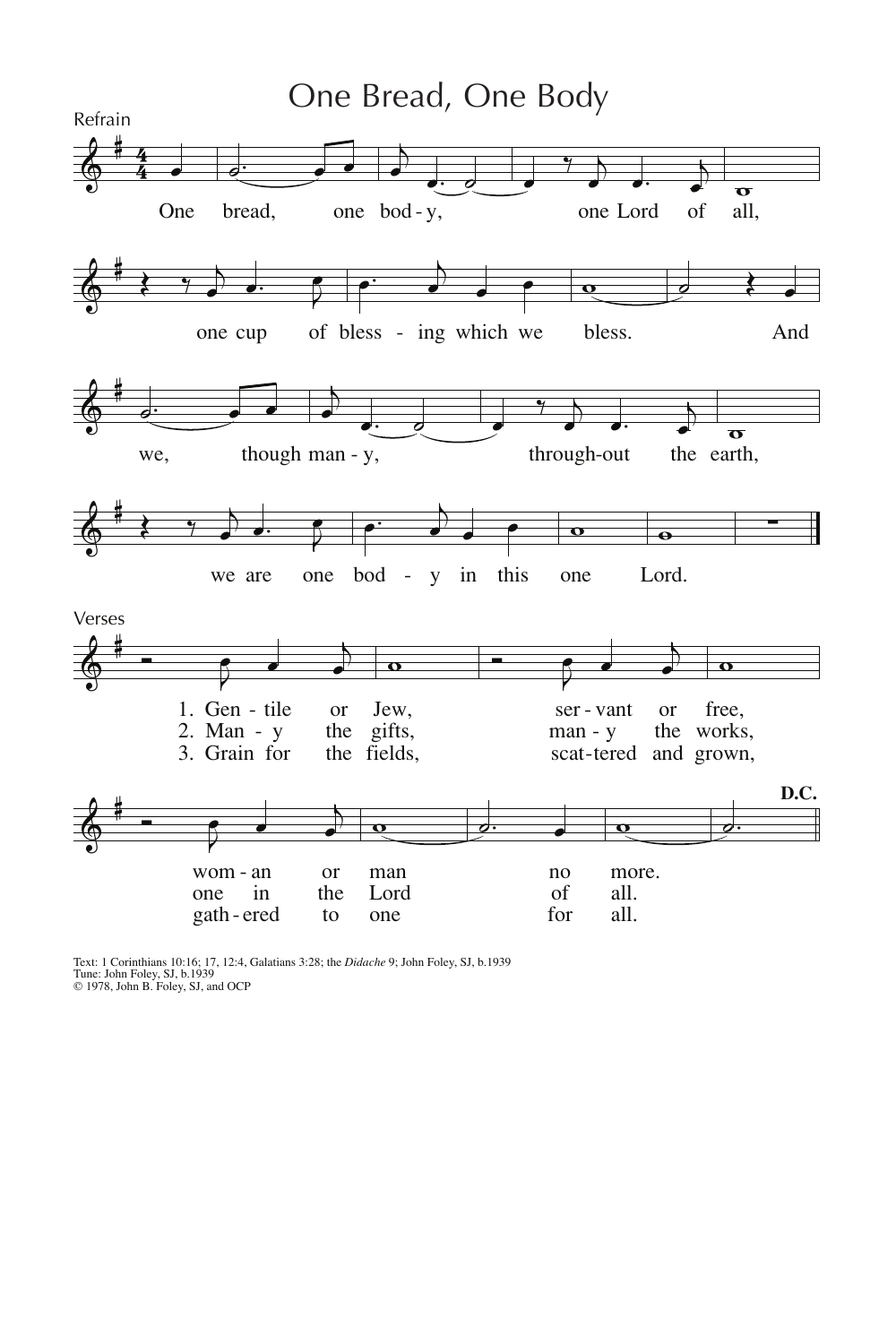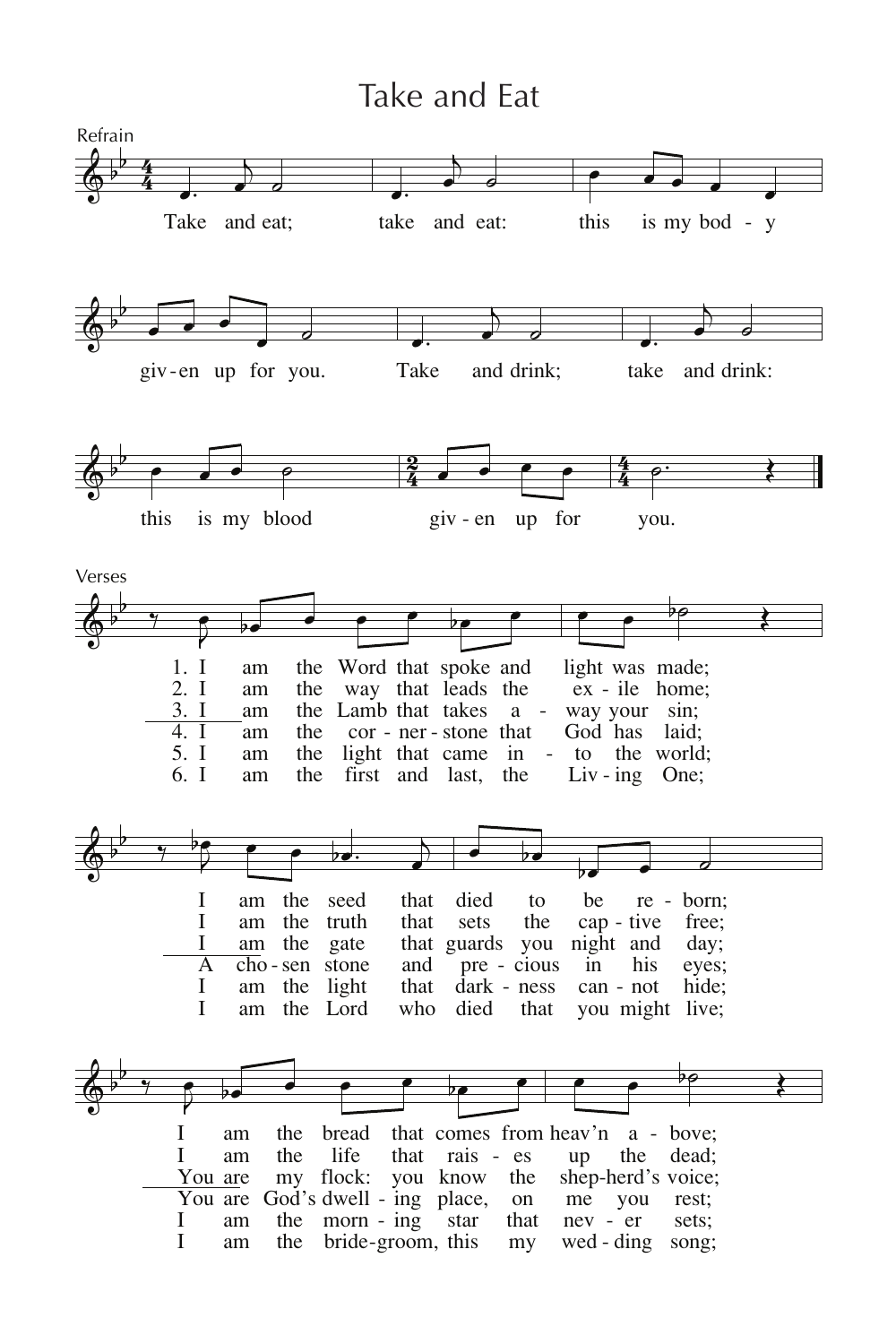

Text: Verse text, James Quinn, SJ, 1919–2010, © 1989. Used by permission of Selah Publishing Co., Inc.; refrain text, Michael Joncas, b.1951, © 1989, GIA Publications, Inc.<br>
Tune: Michael Joncas, b.1951, © 1989, GIA Public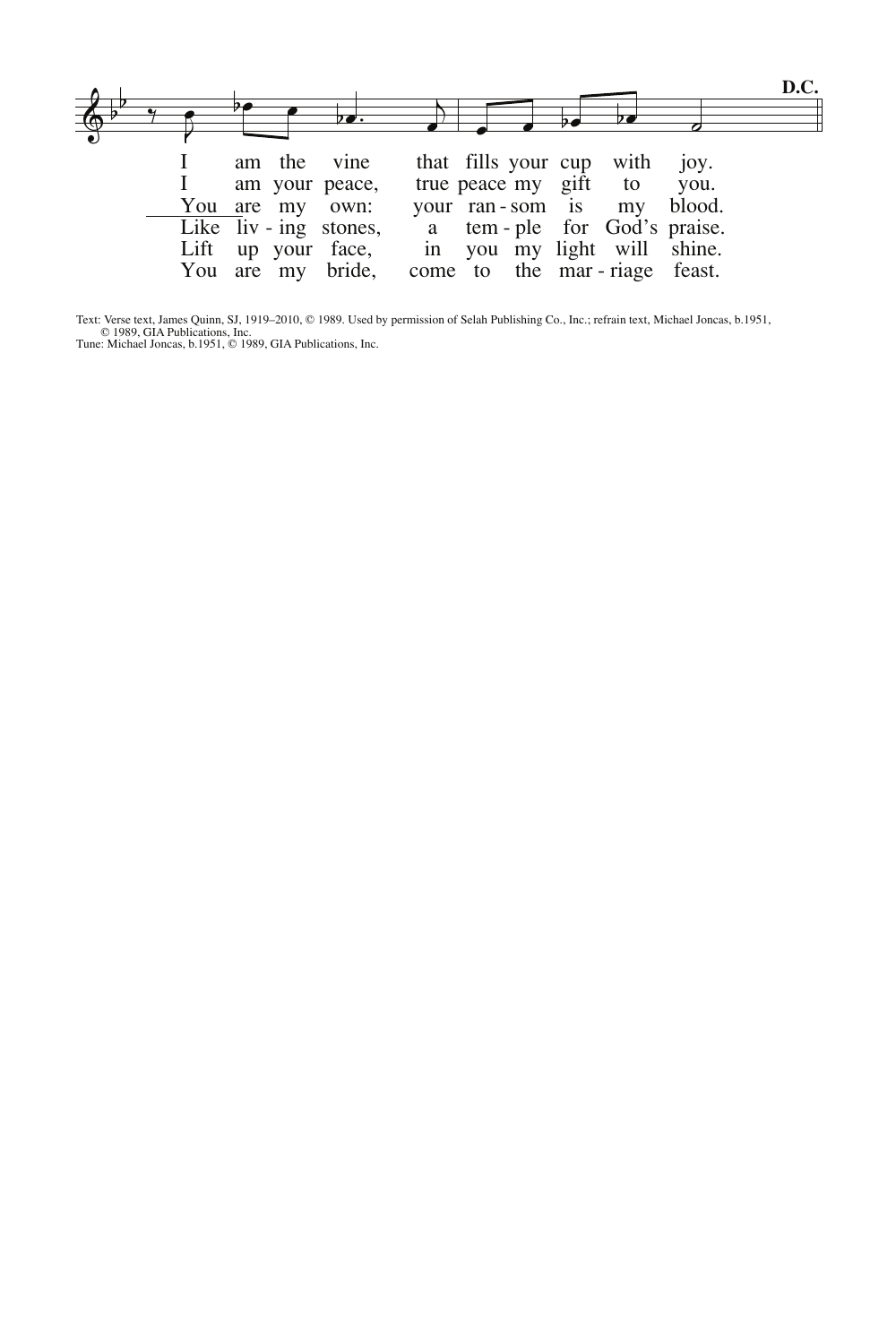I Am the Bread of Life / Yo Soy el Pan de Vida

| Verses |                                     |                                  |                                           |                                |                                |                                  |                                            |                              |
|--------|-------------------------------------|----------------------------------|-------------------------------------------|--------------------------------|--------------------------------|----------------------------------|--------------------------------------------|------------------------------|
|        |                                     |                                  |                                           |                                |                                |                                  |                                            |                              |
|        |                                     |                                  |                                           |                                |                                |                                  |                                            |                              |
|        |                                     |                                  |                                           |                                |                                |                                  |                                            |                              |
|        |                                     |                                  |                                           |                                |                                |                                  |                                            |                              |
|        | 1.                                  | I                                | am the Bread                              | of                             |                                | life.                            | You who                                    |                              |
|        | 2. The                              | bread                            | that <sub>—</sub>                         | will<br>$\mathbf{I}$           |                                | give                             | is                                         | my                           |
|        | 3. Un -                             | less.                            |                                           |                                |                                | eat                              | οf                                         | the                          |
|        | 4.                                  | I                                | am the                                    | Res - ur                       |                                | rec - tion,                      |                                            |                              |
|        | 5.                                  | Yes,                             | $Lord, \_\_$                              | be<br>we                       | $\overline{\phantom{0}}$       | lieve                            | that_                                      |                              |
|        | $1$ <sub>1</sub>                    | Yo                               | soy el                                    | Pan<br>de                      |                                | $Vi - da.$                       | $\bm{A}$                                   | mí                           |
|        | 2. El                               | pan                              | $que$ —                                   | da<br>$\mathcal{V}$            | $\overline{\phantom{a}}$       | ré                               | $\mathfrak{e}_S$                           | mi                           |
|        | 3.                                  | Si                               | $\overline{u}$ s                          | te - des no                    |                                | $co$ - $men$                     | la                                         |                              |
|        | 4. Yo                               | soy                              | $la$ <sub>—</sub>                         |                                |                                | $Re - su$ - $rrec$ - $ción$ ,    |                                            |                              |
|        | 5.                                  | Sí,                              | Se<br>$\sim$                              | ñor,<br><i>cre</i>             | $\sim 100$                     | $e$ - $mos$                      | $que$ —                                    |                              |
|        |                                     |                                  |                                           |                                |                                |                                  |                                            |                              |
|        |                                     |                                  |                                           |                                |                                |                                  |                                            |                              |
|        |                                     |                                  |                                           |                                |                                |                                  |                                            |                              |
|        |                                     |                                  |                                           |                                |                                |                                  |                                            |                              |
|        |                                     |                                  |                                           |                                |                                |                                  |                                            |                              |
|        | come                                | to me shall                      |                                           | not                            | hun<br>$\sim$ $ \sim$          |                                  | ger; and who be                            |                              |
|        | flesh                               | for the life                     |                                           |                                |                                | of the world, and if you         |                                            |                              |
|        | flesh                               | of the Son                       |                                           | of                             |                                |                                  |                                            | and $\equiv$                 |
|        | $I_{--}$                            | <u> 1999 - Johann Barnett, f</u> | am                                        | the                            |                                | life.                            | If                                         | you be                       |
|        | you                                 |                                  | are                                       | the                            |                                | $Christ, \_\_\_\_\_$             |                                            | the $\equiv$                 |
|        | ven                                 | gan:                             | no ten-drán                               |                                | ham                            | $bre_{-}$                        |                                            | En mí                        |
|        | car<br>$\overline{\phantom{a}}$     | ne, la                           | $\mathcal{V}$<br>$\overline{\phantom{a}}$ | da del                         | mun                            | do.<br>$\overline{\phantom{a}}$  |                                            | Los que                      |
|        | car                                 | ne del                           | Hi                                        | jo del                         | Hom                            | bre,<br>$\overline{\phantom{a}}$ | $\mathcal{Y}$                              | n <sub>O</sub>               |
|        | $Yo\_$                              | <u> 1999 - John Barnett, f</u>   | soy                                       | la                             | Vi<br>$\overline{\phantom{0}}$ | $da$ .                           | Si                                         | en                           |
|        | tú e                                | $res$ <sub>---</sub>             | el                                        | Me<br>$\overline{\phantom{a}}$ | sí<br>$\overline{\phantom{a}}$ |                                  |                                            | $el$ <sub>_____</sub>        |
|        |                                     |                                  |                                           |                                |                                |                                  |                                            |                              |
|        |                                     |                                  |                                           |                                |                                |                                  |                                            |                              |
|        |                                     |                                  |                                           |                                |                                |                                  |                                            |                              |
|        |                                     |                                  |                                           |                                |                                |                                  |                                            |                              |
|        |                                     |                                  |                                           |                                |                                |                                  |                                            |                              |
|        | lieve                               | in me shall                      | not                                       |                                | thirst.                        |                                  | No one can come                            | to                           |
|        |                                     | οf                               | this                                      |                                | $break, \_\_\_\_\_$            |                                  | you shall_<br>live                         | for                          |
|        | drink_____                          | of                               | his                                       | blood,                         | and                            |                                  | of                                         | his                          |
|        | lieve <sub>————</sub>               | in.                              |                                           |                                | me,                            |                                  | e - ven _ though you                       |                              |
|        | Son $\_\_\_\_\_\_\$                 | $of_{-}$                         |                                           |                                | $God, \_\_\_\_\_$              |                                  |                                            | $has$ ——                     |
|        |                                     |                                  |                                           |                                | $\mathit{sed.}\_\_\_\_\_\_\_$  |                                  |                                            |                              |
|        | $cre$ - $an:$<br>$co$ - men $de$ es |                                  | no ten-drán<br>$-te$                      |                                |                                |                                  | $Na - die$ vie - ne a<br>vi - vi - rán por |                              |
|        | be - ben—                           | de                               |                                           |                                |                                |                                  | $be - ben$ <sub>—</sub>                    |                              |
|        |                                     |                                  | su                                        | $san$ - $gre$ ,                | n <sub>O</sub>                 |                                  | de                                         | $\mathcal{S}$ <i>u</i>       |
|        | mí<br>$\overline{u}$ s              | te                               | des<br>$-$                                |                                | $cre - en$ ,                   |                                  | $aun - que \_$ ha - yan                    |                              |
|        | Hi<br>$\sim$                        | $\dot{j}$                        | de                                        | $Dios_{, -}$                   | que                            |                                  | has ve -                                   | $ni$ - $do$ <sub>d</sub> $l$ |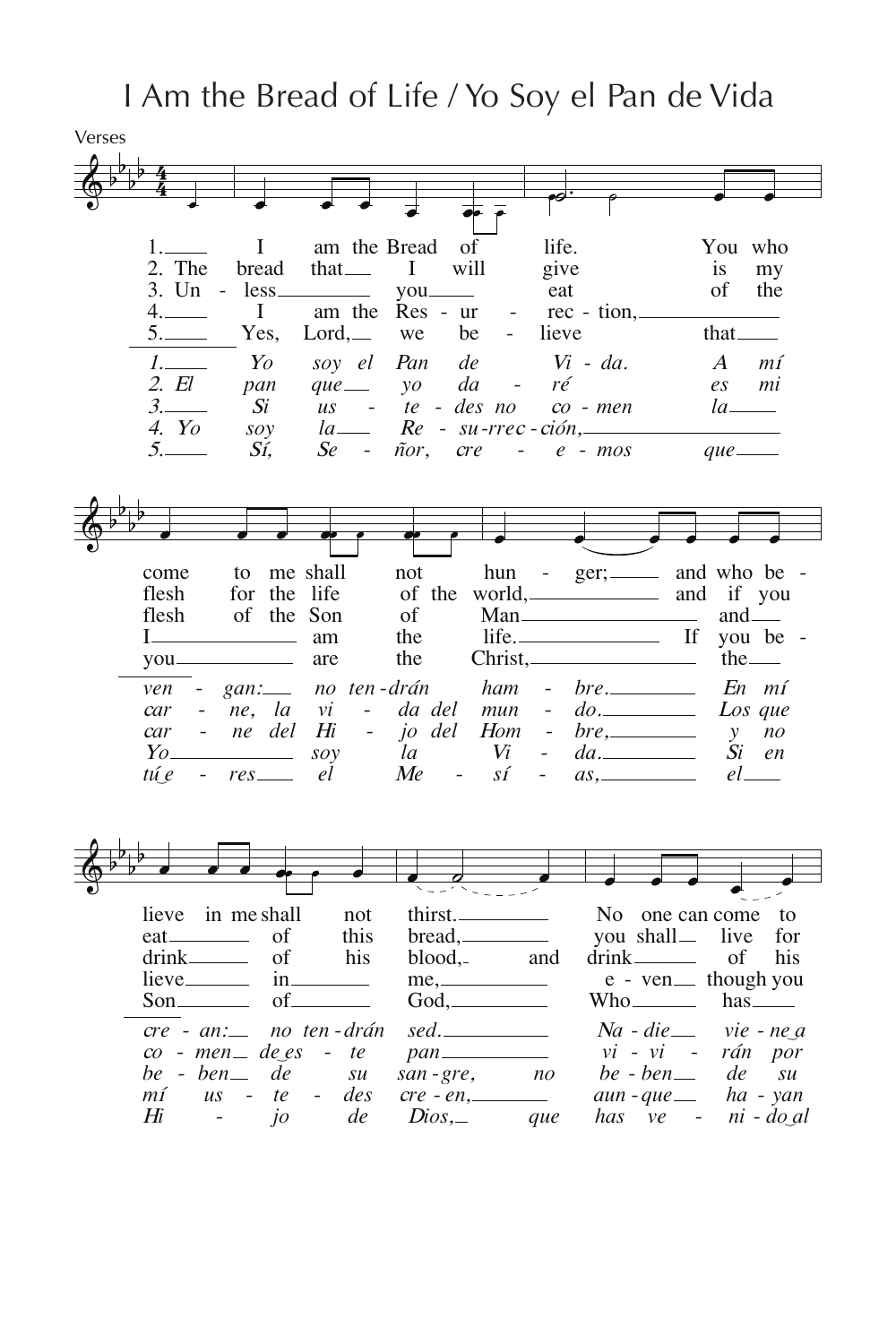

Text: John 6 and 11; Suzanne Toolan, RSM, b.1927; tr. by anon., rev. by Ronald F. Krisman, b.1946<br>Tune: BREAD OF LIFE, Irregular with refrain; Suzanne Toolan, RSM, b.1927<br>© 1966, 1970, 1986, 1993, 2005, GIA Publications, I